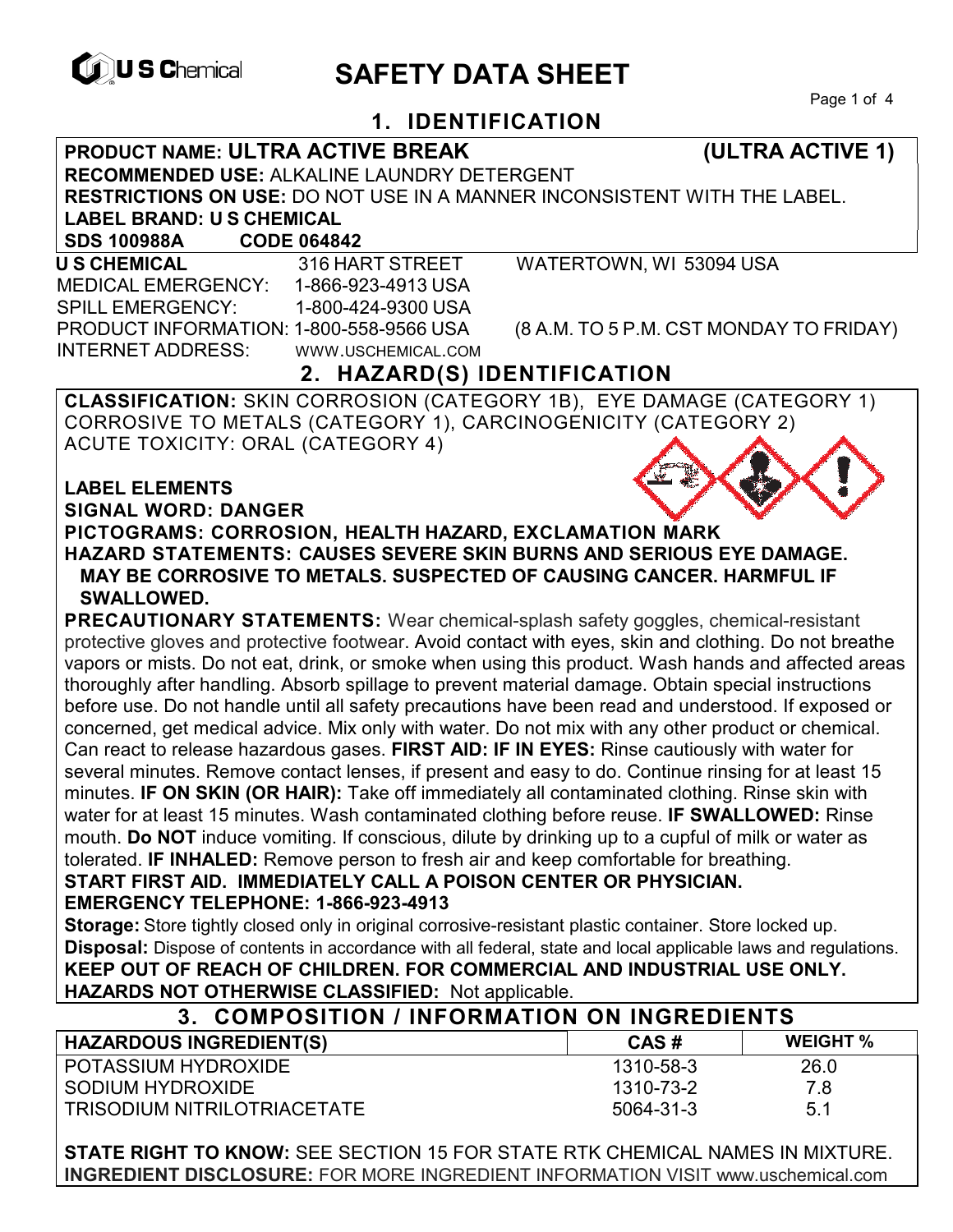#### **4. FIRST-AID MEASURES** Page 2 of 4

**IF IN EYES:** RINSE CAUTIOUSLY WITH WATER FOR SEVERAL MINUTES. REMOVE CONTACT LENSES, IF PRESENT AND EASY TO DO. CONTINUE RINSING FOR AT LEAST 15 MINUTES. **IF ON SKIN (OR HAIR):** TAKE OFF IMMEDIATELY ALL CONTAMINATED CLOTHING. RINSE SKIN WITH WATER FOR AT LEAST 15 MINUTES. WASH CONTAMINATED CLOTHING BEFORE REUSE. **IF SWALLOWED:** RINSE MOUTH. **Do NOT** INDUCE VOMITING. IF CONSCIOUS, DILUTE BY DRINKING UP TO A CUPFUL OF MILK OR WATER AS TOLERATED. **IF INHALED:** REMOVE PERSON TO FRESH AIR AND KEEP COMFORTABLE FOR BREATHING. **START FIRST AID. IMMEDIATELY CALL A POISON CENTER OR PHYSICIAN. EMERGENCY TELEPHONE: 1-866-923-4913**

**MOST IMPORTANT SYMPTOMS / EFFECTS:** CAUSES SEVERE SKIN BURNS AND SERIOUS EYE DAMAGE. MAY CAUSE BLINDNESS WITHOUT IMMEDIATE FIRST AID. HARMFUL IF SWALLOWED. CAUSES BURNS AND SERIOUS DAMAGE TO MOUTH, THROAT AND STOMACH. CORROSIVE TO ALL BODY TISSUES. SUSPECTED OF CAUSING CANCER. **MEDICAL CONDITIONS AGGRAVATED:** NONE KNOWN.

**NOTE TO PHYSICIAN:** CALL 1-866-923-4913 FOR EXPOSURE MANAGEMENT ASSISTANCE.

## **5. FIRE-FIGHTING MEASURES**

**CHEMICAL HAZARDS:** CORROSIVE. SUSPECTED OF CAUSING CANCER. NON-FLAMMABLE. **COMBUSTION PRODUCT HAZARDS:** OXIDES OF CARBON AND OTHER FUMES. **METHODS:** SELECT EXTINGUISHER AND METHODS BASED ON FIRE SIZE AND TYPE. **EQUIPMENT:** WEAR SCBA AND FULL PROTECTIVE GEAR AS CONDITIONS WARRANT. **NFPA RATING:** HEALTH-3/FLAMMABILITY-0/ INSTABILITY-1/SPECIAL HAZARD-N.AP. **SUITABLE EXTINGUISHERS:** WATER, DRY CHEMICAL, CO2 OR FOAM SUITABLE FOR FIRE. **UNSUITABLE EXTINGUISHERS:** NO RESTRICTIONS BASED ON CHEMICAL HAZARDS.

## **6. ACCIDENTAL RELEASE MEASURES**

**PERSONAL PRECAUTIONS:** EVACUATE UNPROTECTED PERSONNEL FROM AREA. WEAR PERSONAL PROTECTION INCLUDING RUBBER BOOTS. SEE SECTION 8. VENTILATE AREA IF NEEDED. BE CAREFUL NOT TO SLIP. WASH THOROUGHLY AFTER CLEAN-UP. **ENVIRONMENTAL PRECAUTIONS:** PREVENT SPILL FROM ENTERING DRAIN, STORM SEWER OR SURFACE WATERWAY. PREVENT WATER AND SOIL CONTAMINATION. **CLEAN-UP METHODS:** SMALL SPILLS MAY BE WIPED UP AND RINSED WITH WATER. FOR LARGER SPILLS, DIKE TO CONTAIN. PUMP TO LABELED CONTAINER OR ABSORB SPILLAGE AND SCOOP UP WITH INERT ABSORBENT MATERIAL. AFTER SPILL COLLECTION, RINSE AREA WITH WATER AND FOLLOW WITH NORMAL CLEAN-UP PROCEDURES.

### **7. HANDLING AND STORAGE**

**HANDLING:** FOLLOW ALL LABEL DIRECTIONS. INSTRUCT PERSONNEL ABOUT PROPER USE, HAZARDS, PRECAUTIONS, AND FIRST AID MEASURES. AVOID INHALATION, INGESTION, AND CONTACT WITH SKIN, EYES AND CLOTHING. DO NOT TASTE OR SWALLOW. REMOVE AND WASH CONTAMINATED CLOTHING AND FOOTWEAR BEFORE REUSE. PRODUCT RESIDUE MAY REMAIN IN EMPTY CONTAINERS. HANDLE CAREFULLY TO AVOID DAMAGING CONTAINER.

**STORAGE:** STORE TIGHTLY CLOSED ONLY IN ORIGINAL CORROSIVE-RESISTANT PLASTIC CONTAINER. STORE LOCKED UP. STORE AT AMBIENT TEMPERATURES IN A DRY AREA OUT OF DIRECT SUNLIGHT. PROTECT FROM FREEZING. ROTATE STOCK REGULARLY. KEEP AWAY FROM FOOD AND DRINK. KEEP OUT OF REACH OF CHILDREN.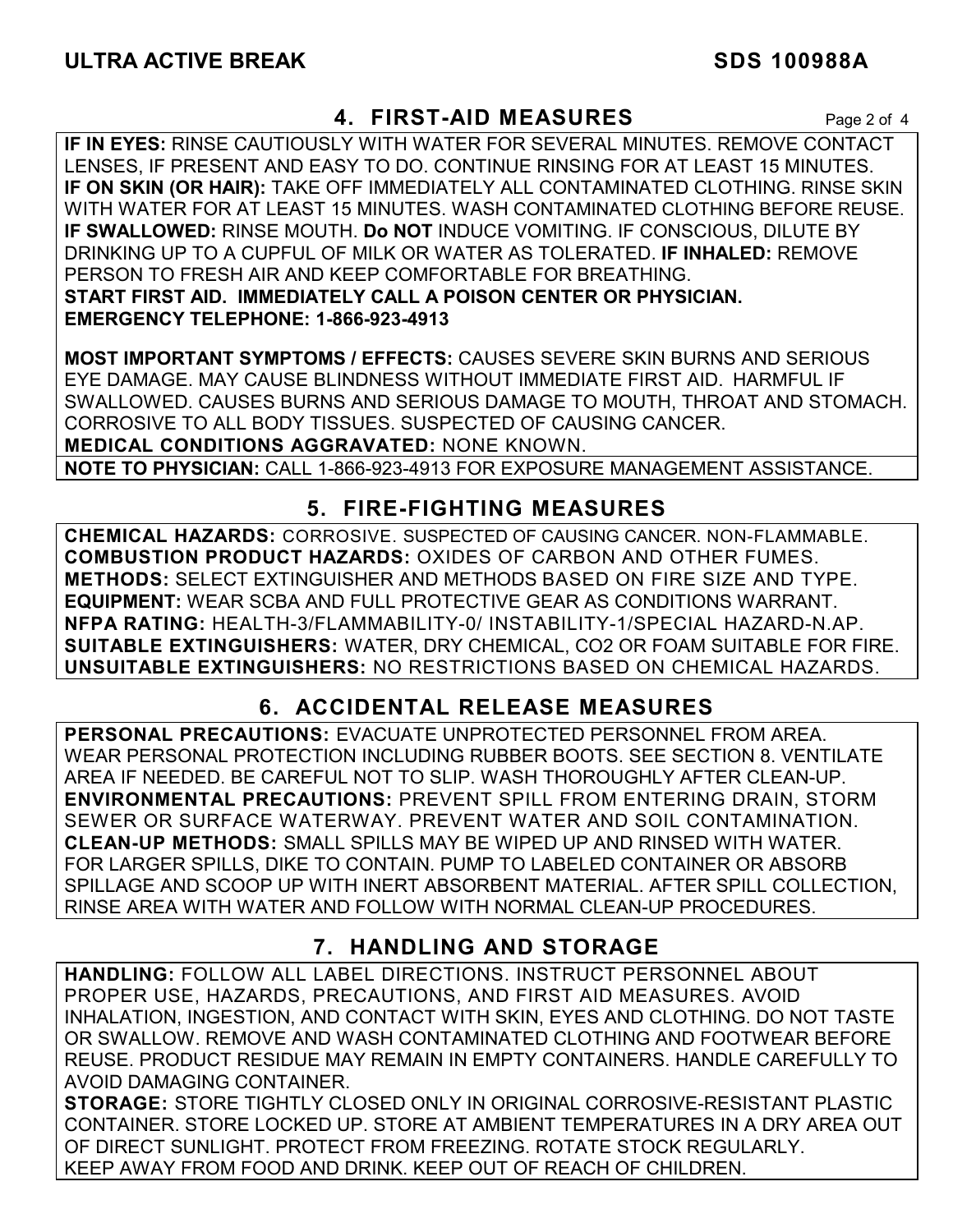#### **8. EXPOSURE CONTROLS / PERSONAL PROTECTION** Page 3 of 4

**EXPOSURE LIMITS:** POTASSIUM HYDROXIDE = 2 MG/M3 CEILING (ACGIH) SODIUM HYDROXIDE = 2 MG/M3 CEILING (ACGIH), 2 MG/M3 TWA (OSHA) TRISODIUM NITRILOTRIACETATE = 1 MG/M3 TOTAL DUST 8 HOUR TWA, CEILING 1 MG/M3 TOTAL DUST 15 MINUTE STEL

**ENGINEERING CONTROLS:** GENERAL ROOM VENTILATION IS TYPICALLY ADEQUATE. **PERSONAL PROTECTION** 

**EYES:** CHEMICAL-SPLASH SAFETY GOGGLES.

**HANDS:** CHEMICAL-RESISTANT PROTECTIVE GLOVES (NITRILE, NEOPRENE OR RUBBER). **RESPIRATORY:** NIOSH/MSHA CERTIFIED RESPIRATOR IF EXPOSURE LIMITS ARE EXCEEDED. **FEET:** PROTECTIVE FOOTWEAR.

**BODY:** SUITABLE PROTECTIVE CLOTHING.

**HYGIENE MEASURES:** HANDLE IN ACCORDANCE WITH GOOD INDUSTRIAL HYGIENE AND SAFETY PRACTICE. TAKE OFF IMMEDIATELY ALL CONTAMINATED CLOTHING AND WASH IT BEFORE REUSE. WASH HANDS AND AFFECTED AREAS THOROUGHLY AFTER HANDLING. PROVIDE SUITABLE FACILITIES FOR QUICK DRENCHING OR FLUSHING OF THE EYES AND BODY IN CASE OF CONTACT OR SPLASH HAZARD.

### **9. PHYSICAL AND CHEMICAL PROPERTIES**

| <b>APPEARANCE: ORANGE LIQUID</b>       | <b>AUTO-IGNITION TEMPERATURE: N.AV.</b>    |
|----------------------------------------|--------------------------------------------|
| <b>ODOR: NONE ADDED</b>                | DECOMPOSITION TEMPERATURE: N.AV.           |
| pH CONCENTRATE: ABOVE 13.0 (BASIC)     | <b>EXPLOSIVE LIMITS (LEL/UEL): NONE</b>    |
| pH READY-TO-USE: N.AP.                 | <b>EVAPORATION RATE: N.AV.</b>             |
| pH @ USE DILUTION: N.AV.               | FLAMMABILITY (SOLID, GAS): N.AP.           |
| <b>PHYSICAL STATE: LIQUID</b>          | <b>FLASH POINT: NONE</b>                   |
| <b>RELATIVE DENSITY (WATER): 1.414</b> | <b>INITIAL BOILING POINT/RANGE: N.AV.</b>  |
| <b>SOLUBILITY (WATER): COMPLETE</b>    | <b>MELTING POINT/FREEZING POINT: N.AV.</b> |
| VAPOR PRESSURE: N.AV.                  | <b>ODOR THRESHOLD: N.AV.</b>               |
| <b>VAPOR DENSITY: N. AV.</b>           | PARTITION COEFF. (N-OCTANOL/WATER): N.AV   |
| <b>VISCOSITY: NON-VISCOUS</b>          | <b>OTHER: N.AV.</b>                        |

#### **10. STABILITY AND REACTIVITY**

**REACTIVITY:** MIXING WITH INCOMPATIBLES CAN RELEASE HEAT + HAZARDOUS GASES. **CHEMICAL STABILITY:** STABLE.

**POSSIBILITY OF HAZARDOUS REACTIONS:** SEE REACTIVITY. WILL NOT POLYMERIZE. **CONDITIONS TO AVOID:** TEMPERATURES BELOW 35°F (1.6°C) OR ABOVE 120°F (49°C). **MATERIALS TO AVOID:** ACIDS, METAL AND OTHER CLEANERS. MIX ONLY WITH WATER. **HAZARDOUS DECOMPOSITION PRODUCTS:** NONE UNDER NORMAL CONDITIONS.

### **11. TOXICOLOGICAL INFORMATION**

**ROUTES OF EXPOSURE:** EYES, SKIN, INGESTION, INHALATION. **INFORMATION ON ROUTES OF EXPOSURE:** NO LC50/LD50 TEST DATA ON MIXTURE. **ACUTE EFFECTS /SYMPTOMS**: CORROSIVE TO ALL BODY TISSUES.  **EYES:** CAUSES SERIOUS EYE DAMAGE. MAY CAUSE PAIN, REDNESS AND WATERING.  **SKIN:** CAUSES SEVERE SKIN BURNS. MAY CAUSE DELAYED PAIN, REDNESS AND BLISTERING. **INGESTION:** CAUSES BURNS AND SERIOUS DAMAGE TO MOUTH, THROAT AND STOMACH. **INHALATION:** MAY CAUSE CORROSIVE EFFECTS TO NOSE, THROAT, AND RESPIRATORY SYSTEM. **CHRONIC / OTHER EFFECTS:** NO REPORTABLE GERM CELL MUTAGENS, SKIN SENSITIZERS, RESPIRATORY SENSITIZERS, REPRODUCTIVE TOXINS OR ASPIRATION HAZARDS. **SPECIFIC TARGET ORGANS (SINGLE/REPEATED):** NONE KNOWN. **NUMERICAL MEASURES OF TOXICITY:** ATEmix (ORAL-RAT) = 390 MG / KG **CARCINOGENS:** NTA **(**CAS 5064-31-3) is OSHA CLASSIFIED: CARCINOGENICITY (CATEGORY 2)